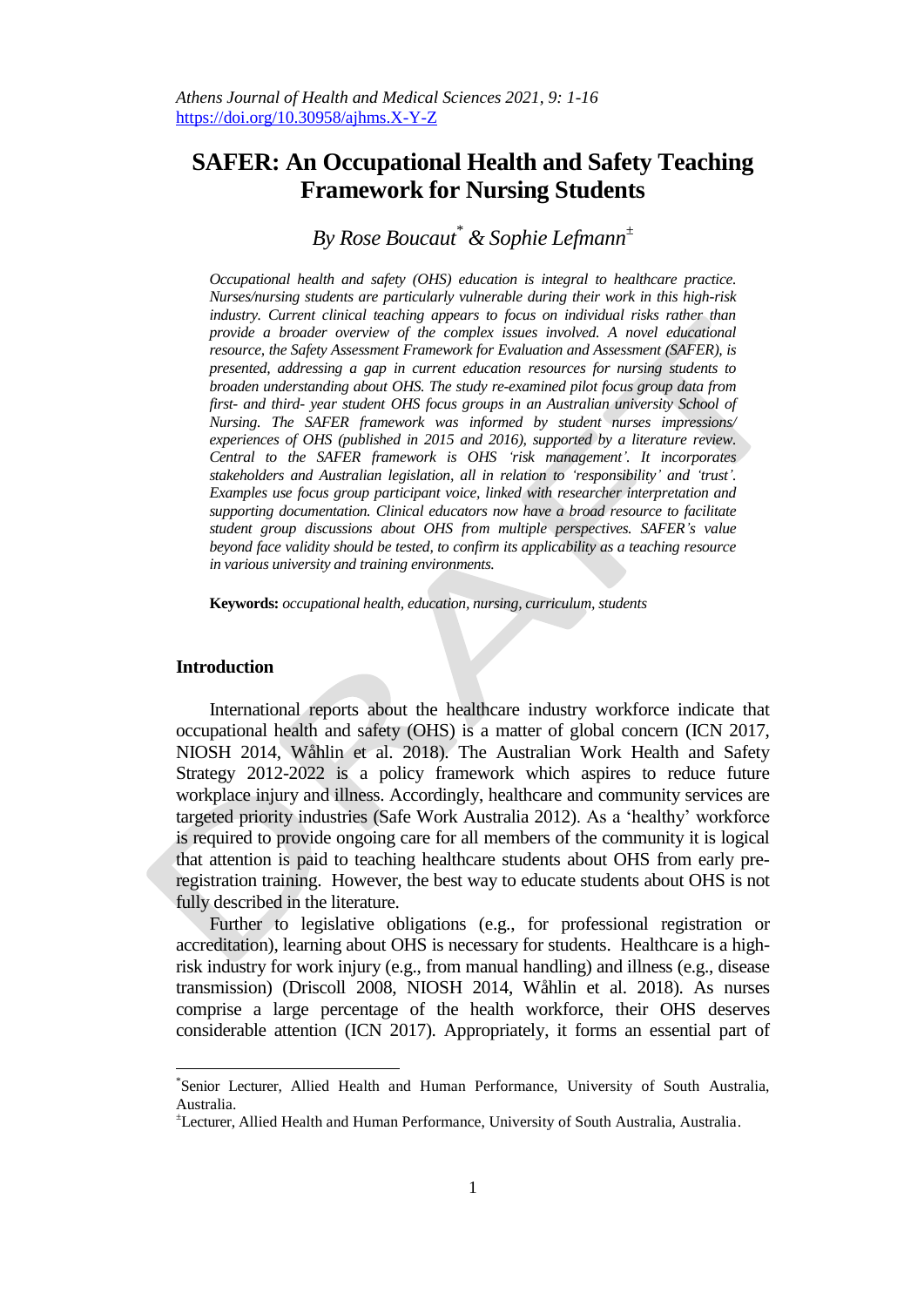nursing student education, due to the breadth of procedural tasks and patient conditions that can compromise a student's safety. However, developing an organised way of dealing with this component of student education is a challenge for clinical teachers, particularly due to the difficulties with managing self-care and patient safety simultaneously in complex and dynamic settings (O'Keefe et al. 2020). This article presents a research-informed teaching resource for nursing students to facilitate their learning about OHS and illustrates it with examples from nursing students explored by Boucaut and Cusack (2015, 2016).

# **Background**

Globally, nursing students face numerous clinical and non-clinical stressors while undertaking their training (Boucaut and Knobben 2020, Olvera Alvarez et al. 2019). The clinical hazards they face include, but are not limited to: disease transmission (Rahiman et al. 2018); musculoskeletal injuries (Menzel et al. 2016); sharps injury (Hambridghe et al. 2016,Thomas 2020); stress (Gibbons 2010, Olvera Alvarez et al. 2019); incivility (Cooper and Curzio 2012); and workplace violence (de Villiers et al. 2014). Clinical stressors student nurses reported in pilot focus groups comprised three key themes: trust (e.g., in colleagues); knowledge and awareness of OHS practices and; responsibility (e.g., towards patients, recognising scope of practice) (Boucaut and Cusack 2016). Non-clinical stressors which nursing students may experience include: difficulties with managing a work-life balance (Rella et al. 2009); financial stress (Loftin et al. 2012); and campus safety (de Villiers et al. 2014).

How best to facilitate knowledge and preparedness for student nurses to apply safe work principles beyond basic procedures in the face of such hazards appears to have not been clearly articulated in an overall framework within the wider literature. Existing literature mostly relates student safety to particular hazards, as reported above, rather than considering students' broader capacity to assess, evaluate and apply principles of OHS knowledge in fluid settings and scenarios. While key examples of protocols and areas of caution are essential and appropriate to clinical teaching (Feo et al. 2016) students arguably require an additional 'holistic' framework to reflect on multiple intrinsic and extrinsic hazards encountered during working life.

Makin and Winder (2008) provide a framework to enhance OHS by considering three hazard perspectives: safe person (personnel); safe place (workplace); and safe system (management). Using similar perspectives in relation to healthcare and trust, Beitat et al. (2013) consider the importance of trust in persons, organisations and processes; and trust in the overall healthcare system. This is a useful multi-dimensional approach because it trains learning across organisational and personal domains. Using these perspectives may help nursing students scaffold their considerations of safety and trust in the multifaceted environments they work in during their training. Hewett et al. (2013, p. 36.) describe nursing students' placement environments, especially hospitals: as, '… complex and dynamic organisational environments.' The complexity of these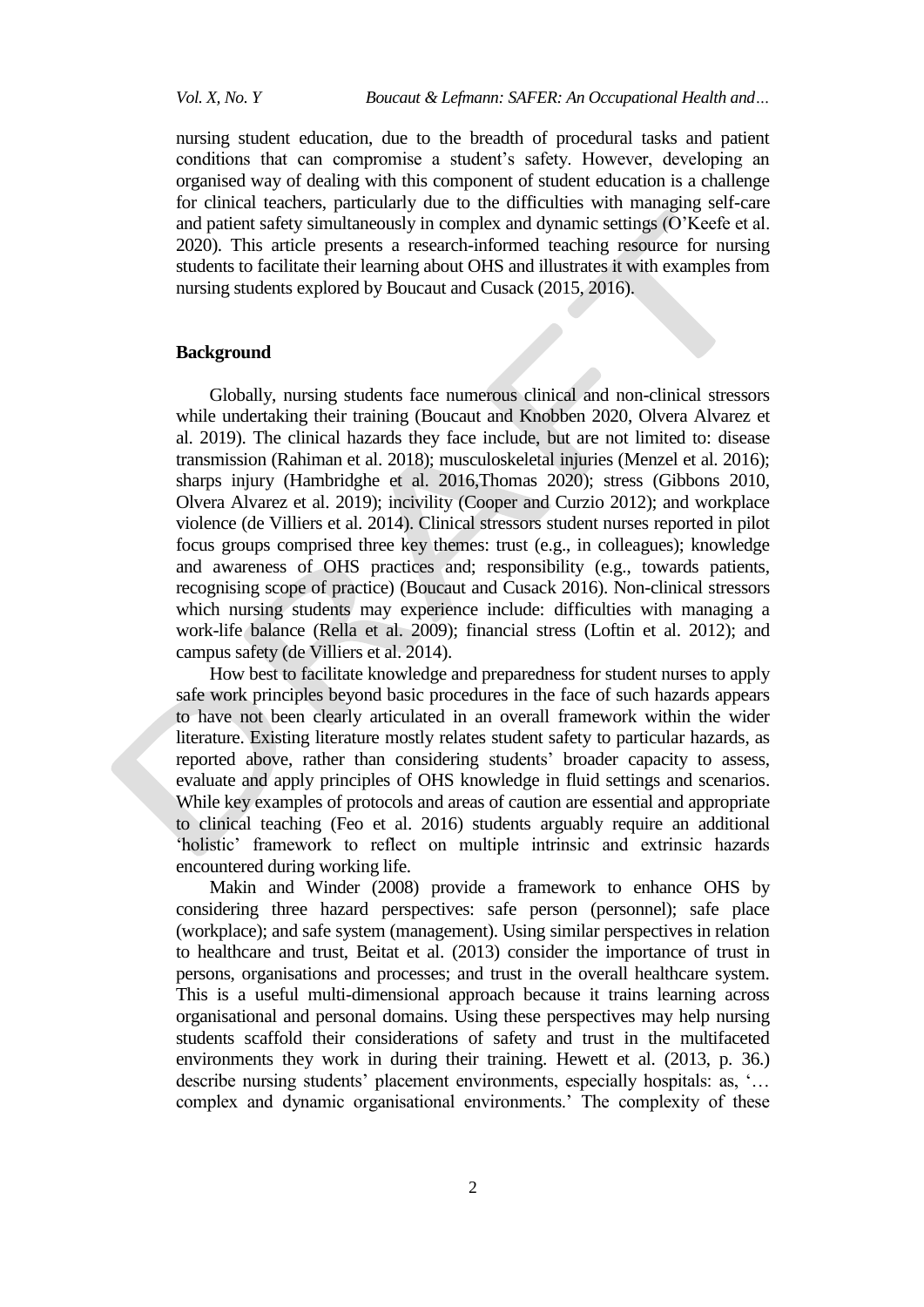environments, they state, '… derives not only from technical factors, but also from the multi-professional, hierarchical social system that operates them, and the lack of formal, codified rules that govern them.' A well-structured framework could assist nursing student learning about OHS and help students to manage their own safety within such complex surroundings while absorbing nursing knowledge and skills.

Australian universities and teaching environments, such as clinical placements, have legislative responsibilities to provide safe work systems. In South Australia, an example is the Work Health and Safety Act (2012). These range from simple systems, like sign-on attendance, to complex processes such as evacuation or lockdown procedures. In the South Australian jurisdiction, the term 'workers' includes students and therefore both students and employers have responsibilities under the Act. As employers, universities also have OHS responsibilities to staff and students, including providing a safe work environment and safe systems of work. Because university supervisors have a duty of care to their students (Work Health and Safety Act 2012), students require education about OHS and self-care to ensure these principles are firstly, understood and secondly, upheld. These responsibilities play out in an environment where trust is paramount. The importance of 'responsibility' and 'trust' is described in the Code of Professional Conduct for Nurses in Australia as: '[an expectation that] nurses will conduct themselves personally and professionally in a way that maintains public trust and confidence in the profession. Nurses have a responsibility to the people to whom they provide care, society and each other to provide safe, quality and competent nursing care' (NMBA 2010, p. 2). This Code of Professional Conduct also applies to registered nursing students conferring a responsibility to conduct themselves in a manner which reflects these sentiments.

Legislative and professional responsibilities for students around patient care need to be explicit within the pre-registration nursing curriculum. Of specific note, the Code of Professional Conduct for Nurses in Australia requirement - described above - is that these responsibilities extend beyond patients to other stakeholders including peers, co-workers and society (NMBA 2010). Although the code does not clearly define what is meant by 'society', it is reasonable to include the University, students' clinical placement organisations, as well as their family and friends. Nursing students have demonstrated their ability to reflect on the shared responsibilities they have with these broader society stakeholders (Boucaut and Cusack 2016), and reinforcing these responsibilities within their curriculum is appropriate.

In their writings about trust, Candlin and Crichton (2013) identify the links between issues of trust, responsibility, and risk. Consideration of each of these issues is important to reveal some of the complexities that nursing students should consider in regard to their own safety (O'Keeffe et al. 2020). Trust 'can be a risky venture' (Carter 2009, p. 394) because placing trust in another person or organisation does not ensure that such trust is appropriate (i.e., used in the way the trustee might intend). Indeed, trust can be misplaced. Dinç and Gastmans (2012) also describe a number of articles about the importance of trust in nursing practice, highlighting the significance of trust between nurses, nurses and patients, nurses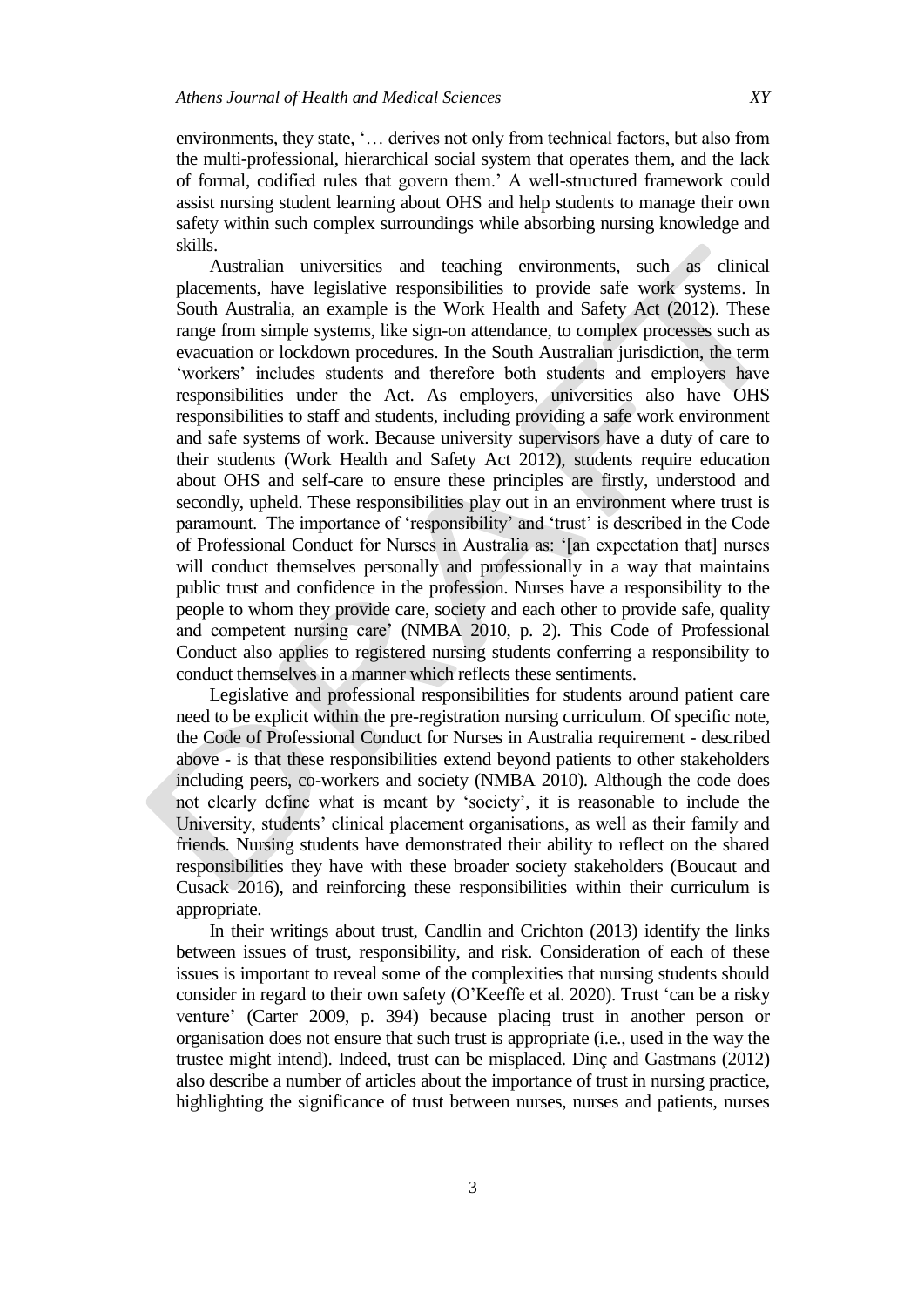and other healthcare professionals, and trust in the work setting, or institutional trustworthiness. Enhancing students understanding about trust (Materne et al. 2017), responsibility [\(Clouder and Adefila 2017,](https://www.sciencedirect.com/science/article/pii/S0003687018307555#bbib10) Perry et al. 2018) and risk in relation to their own safety and the safety of those they work with and care for will broaden their reasoning about OHS [\(Clouder and Adefila 2017,](https://www.sciencedirect.com/science/article/pii/S0003687018307555#bbib10) O'Keeffe et al. 2020).

Ultimately nursing students may face numerous hazards during both their pre-registration training and following graduation (Driscoll 2008, NIOSH 2014). Educators need resources to enhance student learning about their legislative responsibilities and other matters in relation to hazards associated with their role both as students, and future health professionals. Where appropriate these resources should reflect on issues of trust, knowledge and responsibility to take a more holistic approach to OHS (Boucaut and Cusack 2016). The conceptual framework described in this paper is a teaching resource that incorporates both the legislation and stakeholder viewpoints to consider these issues broadly. It is a researchinformed teaching resource developed for nursing students to facilitate their learning about OHS, and it is illustrated in this paper with examples from nursing students explored by Boucaut and Cusack (2015, 2016).

### **Theoretical and Methodological Foundation**

With ethics approval (H-2015-222) faculty members at an Australian university explored nursing students' general perceptions and experiences about OHS via two pilot focus groups in 2014. The approach comprised semi-structured questioning within the group setting. A variety of reflections on student OHS was encouraged, including impressions about hazards, injuries and illnesses, work practices, safety culture, and self-care. Nine students participated in the groups facilitated by a nursing and an OHS practitioner. The first-year student group comprised six students (three male and three female), and the final year student group comprised three female students. The specific conduct of the focus groups has been previously reported in two separate articles, one on clinical findings (e.g., practical and procedural components of nursing practice) (Boucaut and Cusack 2016) and the other on non-clinical findings (e.g., university and campus life) (Boucaut and Cusack 2015).

The lead investigator of this research (RB) was employed as the nursing school health and safety officer at the time. Focus groups were an appropriate research method, congruent with the consultative style of the OHS legislation (Safe Work Australia 2011). The three key focus groups themes in relation to the clinical findings included: trust, knowledge and awareness of OHS, and responsibility. Connections between these themes, and the thought processes of students about how these three components influenced their descriptions of OHS situations were the catalyst for the conceptual framework presented in this paper, produced after secondary data analysis of the original focus group transcripts.

Additionally, the lead author (RB) endeavoured to be explicit about other OHS practices which helped shape her world view (Nayar and Stanley 2014). The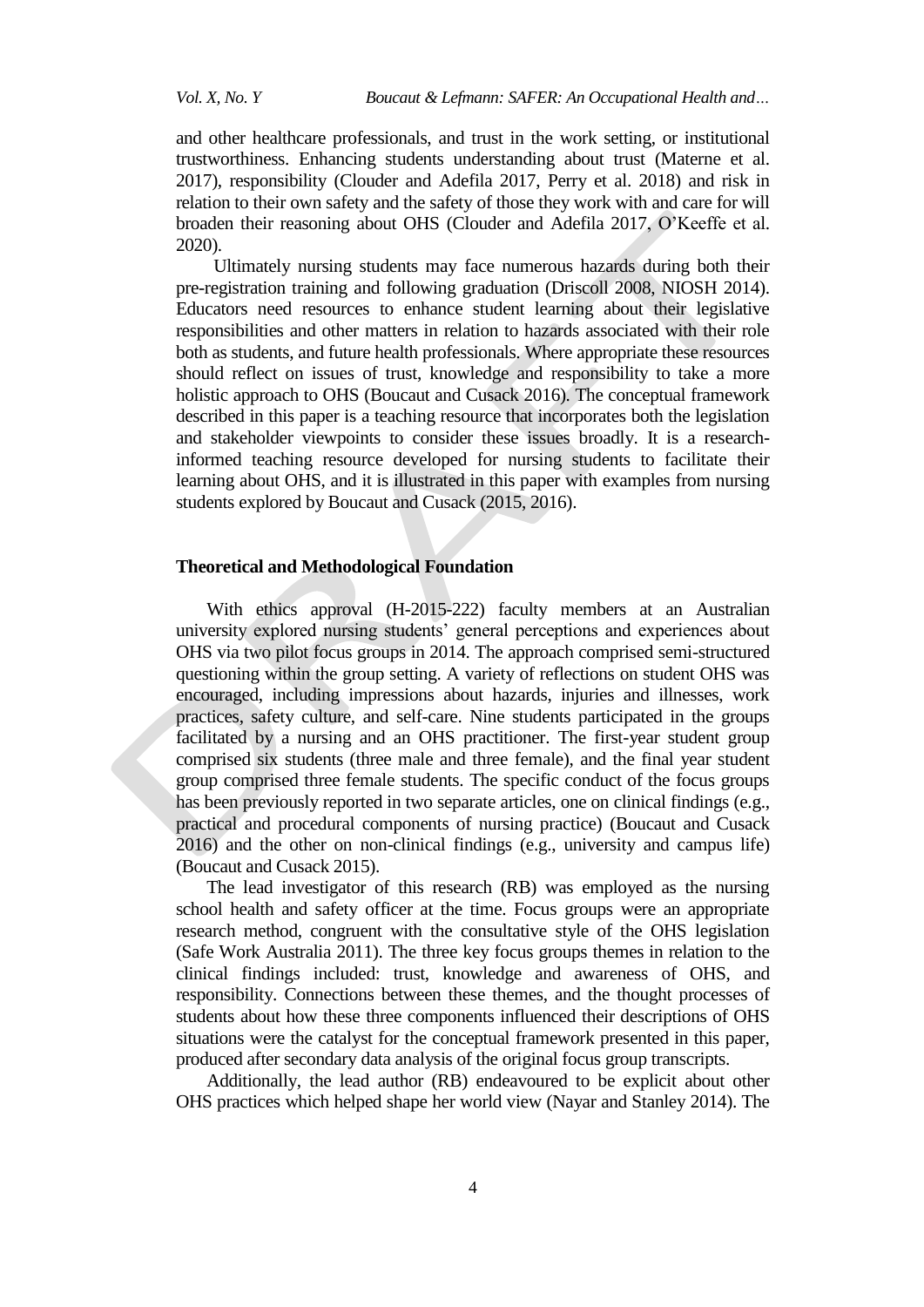authors are health educators with an implicit interest in understanding students' views and experiences of OHS, fundamental to informing their teaching of students about OHS and self-care.

Following the development of themes from the focus group data, questions remained about links between the three core themes and other information within the data. In re-examining the data (Figure 1), it was possible to diagrammatically connect the themes and domains (clusters) of information within the data; this diagram formed the basis of the conceptual framework presented here (Figure 2). A conceptual framework was appropriate because such a structure 'identifies a set of variables and relationships that should be examined in order to understand the phenomenon' (Kitson et al. 2013). It is not a rigid application of points or processes, but instead a guide to thoughts and actions in an organised yet fluid way. Hence the conceptual framework can be used to form the basis of a discussion with students to facilitate learning about OHS.

Research analysis comprised four sequential steps (Figure 1). These steps included (i) reviewing focus group transcripts to determine if themes were linked in any way, and if so how; then (ii) drafting a conceptual framework to reflect links found within the data and sharing this with colleagues for feedback to check face validity. Step three comprised two distinct components: (iii.i) reviewing literature in relation to the themes and relevant legislation and (iii.ii) sense-making including reflection on practice and whether the framework fostered consideration of practical OHS issues. Finally, step four involved using the framework in class with nursing and allied health students to facilitate discussion about OHS.

Verifying research trustworthiness was appropriate through processes of peer debriefing, creating an auditable trail of evidence to enhance research credibility, and having coding independently verified (Miles and Hubermann 1994, Seale and Silverman 1997). Further, the framework's 'transferability' examines its application to other settings; it occurs through piloting the framework with other medical and allied health student groups which has since commenced (Miles and Hubermann 1994).

The intent of the current project was to develop a transferable framework of OHS reflection for students that acknowledged the fluidity of the healthcare and university systems, each of which is an 'open, complex and pluralist system' (Anaf et al. 2007).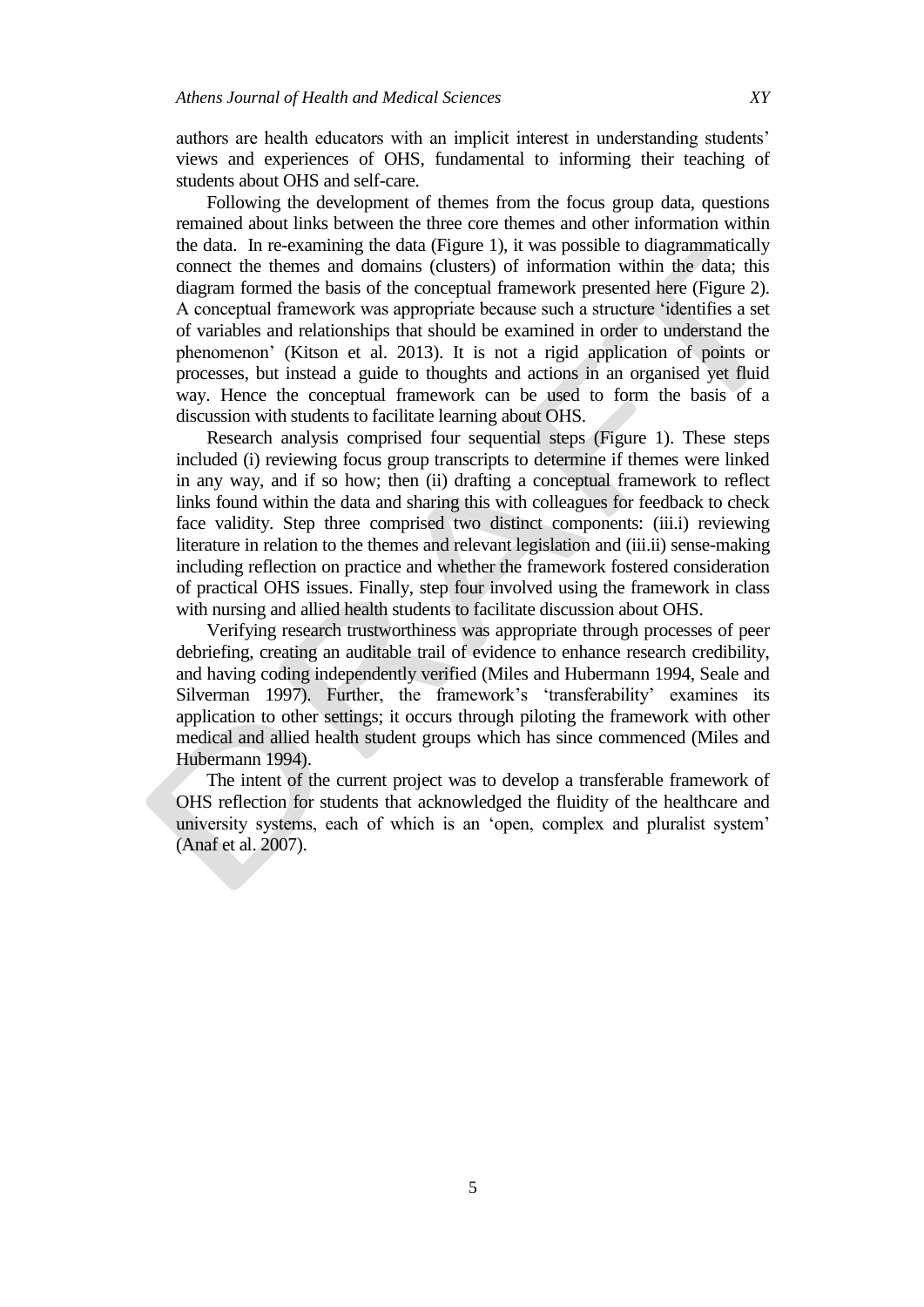**Figure 1.** *Developing the SAFER OHS Conceptual Framework*: *Relationship of Previously Published Information (Shaded) to Secondary Data Analysis* 

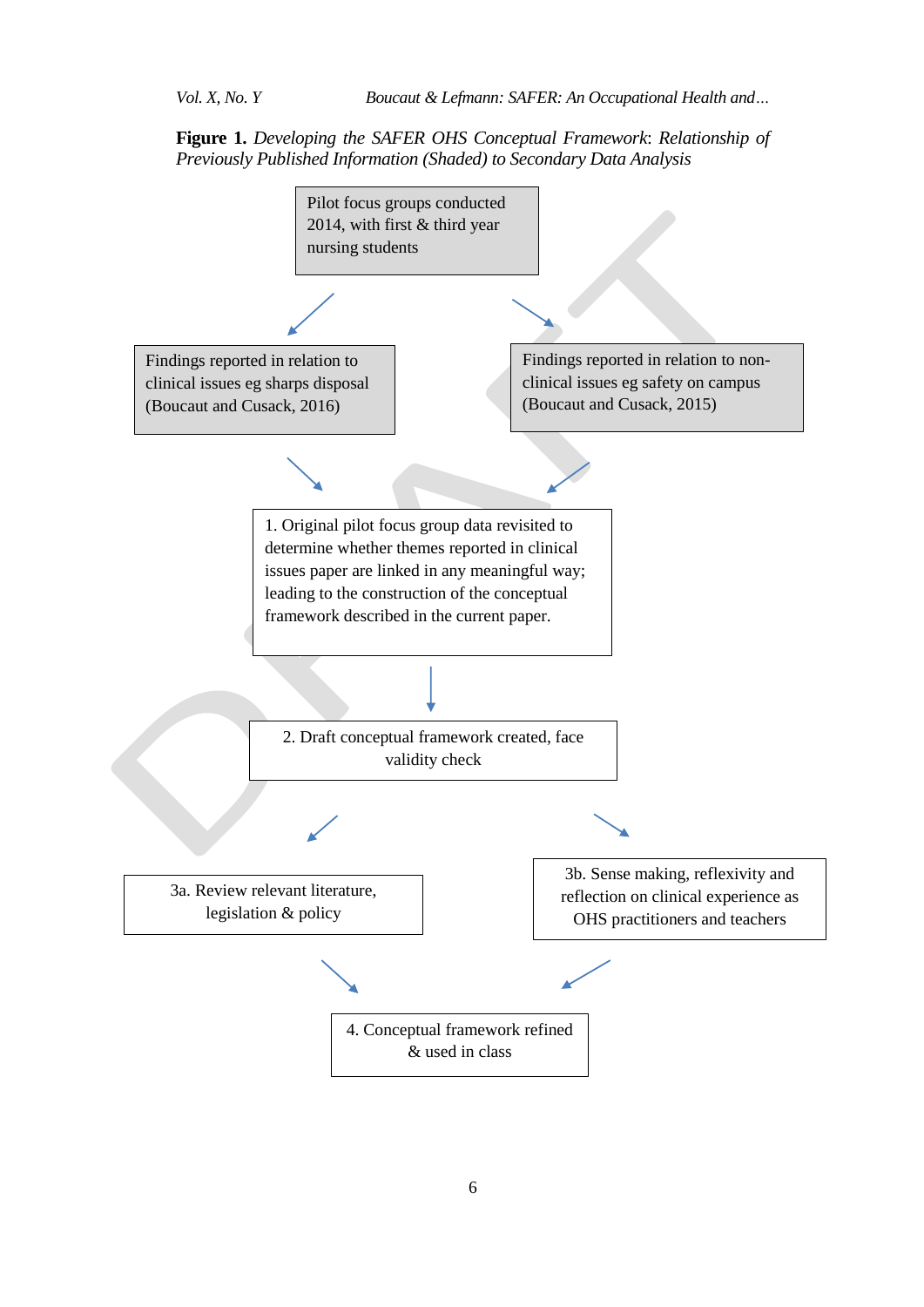#### *Interpretation: Development of the Conceptual Framework*

Three themes from the student focus groups, *knowledge, responsibility and trust*, form the inner, middle and outer layers of the framework respectively (Figure 2); derived from the previous data set.



**Figure 2.** *The SAFER Conceptual Framework*

The inner part of the framework [*knowledge*] is titled 'risk management' as understanding this process is important foundation knowledge for OHS. Boucaut and Cusack's (2015, 2016) semi-structured line of questioning in the focus groups revealed OHS influenced nursing students' lives and practices in six discrete domains:

- i. Legislation
- ii. University
- iii. Placement
- iv. Self-care
- v. The patient
- vi. Family and friends

In the middle layer of the framework these six domains are represented as points of the hexagon of *responsibility*. The outer layer of *trust* encompasses all of the components within the framework.

To verify the process of data being developed into research themes, Table 1 illustrates the six domains with focus group data, 'participant voice'. The authors have comments on the data and educational opportunities, 'researcher interpretation' while 'supporting documentation' refers to legislation, policies, and other relevant information about each domain.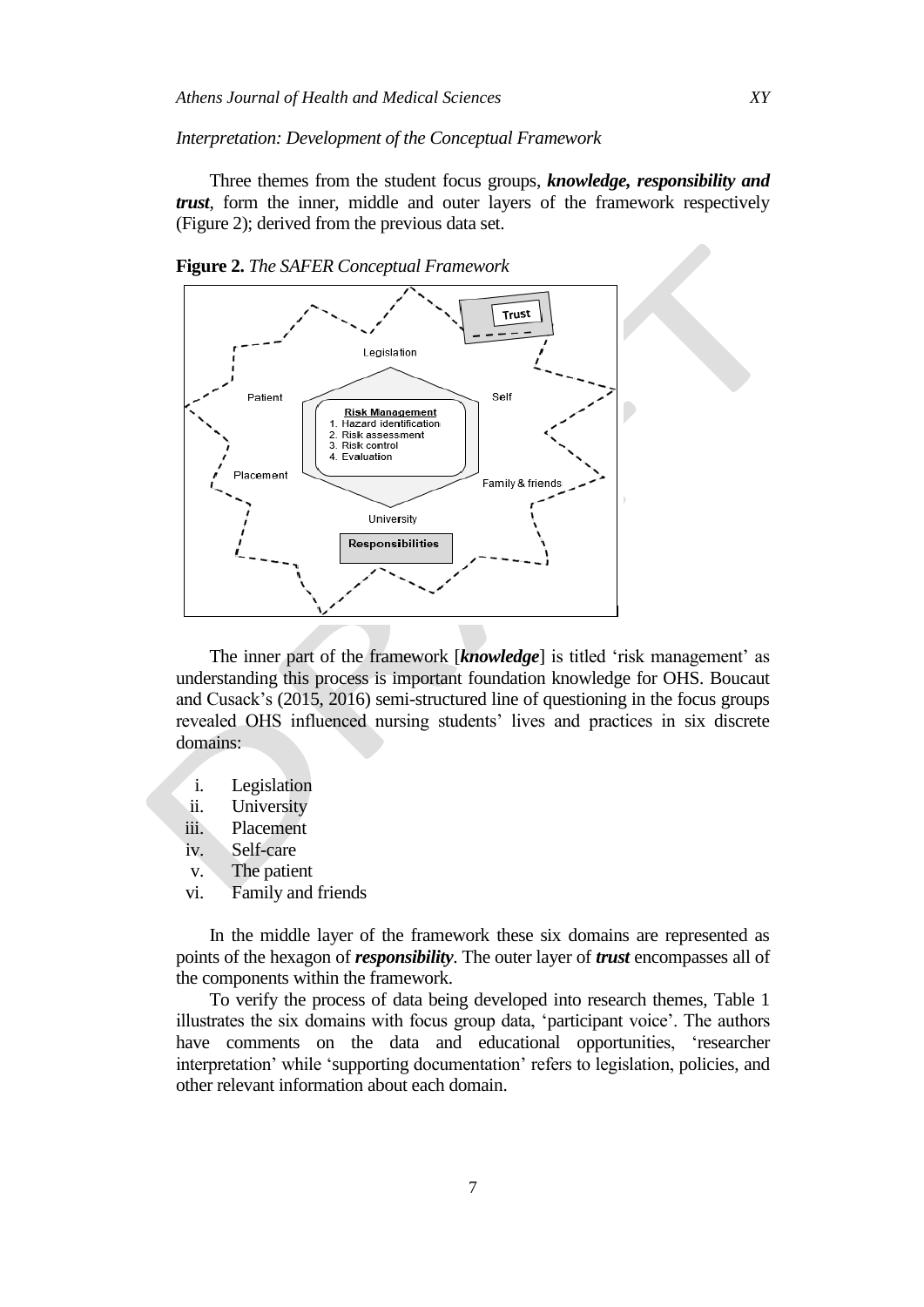| <b>Domain</b>     | Participant voice (focus group quotes)                                                             | <b>Labic 1.</b> Domains huistralea by Suident Ivarse Larticipant Voice from Lrevious Pocus Groups<br><b>Researcher interpretation</b> | <b>Supporting documentation</b>                                                                                                  |
|-------------------|----------------------------------------------------------------------------------------------------|---------------------------------------------------------------------------------------------------------------------------------------|----------------------------------------------------------------------------------------------------------------------------------|
| Legislation       | I've seen over the last 10 years a lot of attention to                                             | Student discussion on safely legislation was limited (n=1).                                                                           | The Work Health and Safety Act (2012), places                                                                                    |
|                   | workplace health and safety and a lot of legislation                                               | The student who spoke of the Duty of Care and legislation                                                                             | responsibilities on employers and workers.                                                                                       |
|                   | has come in  the School [of nursing] has a Duty of                                                 | had prior work experience within an organisation which,                                                                               |                                                                                                                                  |
|                   | Care and the hospital would [have too] and the                                                     | the student reflected, had been required to respond to new                                                                            | Information about the safe handling of people is contained in                                                                    |
|                   | placement [as well]                                                                                | safety requirements.                                                                                                                  | the Model Code of Practice: Hazardous Manual Tasks (Safe                                                                         |
|                   | $(Ist$ year male student)                                                                          |                                                                                                                                       | Work Australia 2011).                                                                                                            |
|                   |                                                                                                    | Fear of litigation was raised by students in relation to                                                                              |                                                                                                                                  |
|                   | people tend to be quite afraid of getting in                                                       | student responsibilities for an unsteady patient who might                                                                            | The Australian Nursing and Midwifery Federation (2016) has                                                                       |
|                   | trouble, litigation $\ldots$ (3 <sup>rd</sup> year female student)                                 | fall. Students reported they would try to catch the patient                                                                           | numerous OHS policies, including but not limited to: Smoke                                                                       |
|                   |                                                                                                    | rather than let them fall, although this may injure the                                                                               | free work environment (2015); Safe patient handling (2015);                                                                      |
|                   |                                                                                                    | student. Their concern for the patient rather than                                                                                    | Bullying in the workplace (2015), Fatigue prevention (2016);                                                                     |
|                   |                                                                                                    | themselves, highlights the need to clarify student                                                                                    | Workplace stress prevention (2016).                                                                                              |
|                   |                                                                                                    | responsibilities in relation to the legislation, and university                                                                       |                                                                                                                                  |
|                   |                                                                                                    | and placement expectations.                                                                                                           | The Health Practitioner National Law Act (2009) requires all<br>nursing students to be registered with their national board (the |
|                   |                                                                                                    | These findings suggest that students require specific                                                                                 | Nursing and Midwifery Board of Australia). The universities                                                                      |
|                   |                                                                                                    | education about relevant legislation that applies to them,                                                                            | facilitate this process.                                                                                                         |
|                   |                                                                                                    | and the associated responsibilities.                                                                                                  |                                                                                                                                  |
| <b>University</b> | Universities have a bad reputation for being                                                       | Students were aware of issues related to safety on campus.                                                                            | Some Australian Universities have a Student Charter which                                                                        |
|                   | targeted by people who target other people to mug                                                  | Generally, they felt protected within their own cohort.                                                                               | provides 'students with an overview of what they can                                                                             |
|                   | them or assault them or other things $(I^{st})$ year male                                          |                                                                                                                                       | expect of the University, and of their responsibilities as                                                                       |
|                   | $student)*$                                                                                        | The university has its own corporate brand to promote in                                                                              | students', and commits to provide a safe and supportive                                                                          |
|                   |                                                                                                    | order to attract and retain students. Having a safe system of                                                                         | environment.                                                                                                                     |
|                   | if you're doing an injection [the tutors remind]                                                   | work and meeting OHS legislative requirements is an                                                                                   |                                                                                                                                  |
|                   | you to check that you've got a sharps container                                                    | important part of this.                                                                                                               | The Australian Nursing and Midwifery Accreditation Council                                                                       |
|                   | close by  just prompting where they can see you                                                    |                                                                                                                                       | (2016) determines whether university programs meet                                                                               |
|                   | might be lacking because you're trying to learn and                                                | The students valued the support of their clinical tutors in                                                                           | education standards.                                                                                                             |
|                   | do things at the same time ( $3^{rd}$ year female student) <sup>#</sup>                            | regard to student safety.                                                                                                             |                                                                                                                                  |
|                   |                                                                                                    |                                                                                                                                       |                                                                                                                                  |
| Placement         | The tutors are really good $(3rd$ year female student)<br>I won't drink, not when I'm on placement | Students' reflections on safety included considerations of                                                                            |                                                                                                                                  |
|                   | $(Ist$ year female student) <sup>#</sup>                                                           | their own safety, patient safety and also that placements                                                                             | As employers, placements have a Duty of Care for staff and<br>student OHS, for example to induct students and provide            |
|                   |                                                                                                    | had responsibilities to provide a safe work environment for                                                                           | adequate supervision. As healthcare providers they have                                                                          |
|                   | I know that when you're tired you do make mistakes                                                 | staff and students more generally.                                                                                                    | responsibilities to their patients, staff and students, such as                                                                  |
|                   | and I do worry about that $(3^{rd})$ year female student) <sup>#*</sup>                            |                                                                                                                                       | providing a safe environment and appropriate facilities.                                                                         |
|                   |                                                                                                    | Placements need to provide safe learning environments for                                                                             | Workers (including students) have obligations to conduct                                                                         |
|                   | In the Emergency Department there's a strong                                                       | students. Students have a role to provide feedback about                                                                              | themselves in a safe manner (Work Health and Safety Act                                                                          |
|                   | security presence $(3^{rd}$ year female student)                                                   | placement activities and suitability of the site as a                                                                                 | 2012).                                                                                                                           |
|                   |                                                                                                    |                                                                                                                                       |                                                                                                                                  |

**Table 1.** *Domains Illustrated by Student Nurse Participant Voice from Previous Focus Groups*\* # .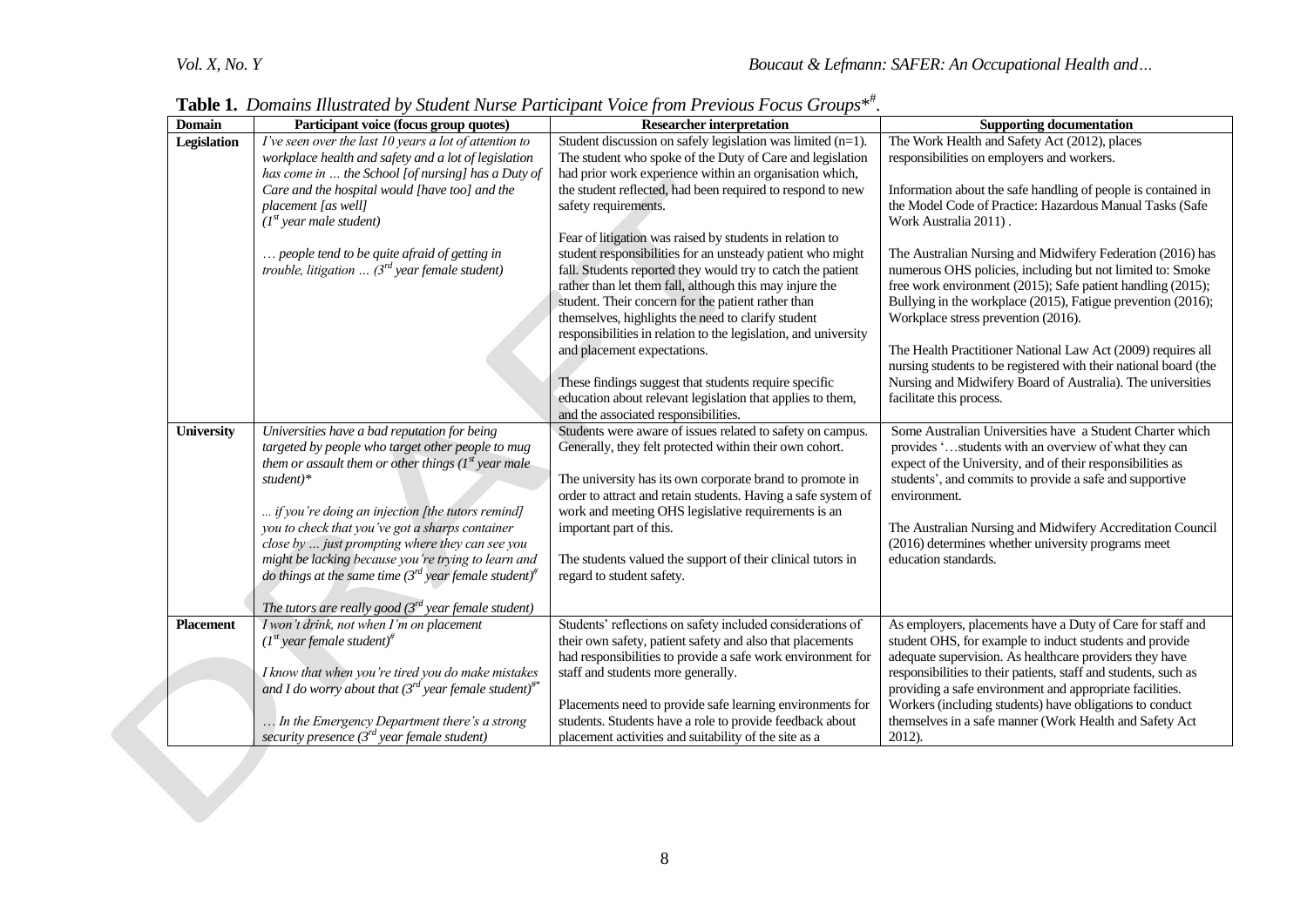|                | I know a person who works at Aged Care and he<br>says that ENs and RNs literally get told to stop using                                                                                                                                           | placement. Educators need to encourage students to<br>provide this feedback and ensure there are mechanisms to<br>provide honest feedback safely.                                                                                                                                                                    | Students require clearance prior to undertaking clinical<br>placement, for example for immunisation, police checks and                                                                                                                                                  |
|----------------|---------------------------------------------------------------------------------------------------------------------------------------------------------------------------------------------------------------------------------------------------|----------------------------------------------------------------------------------------------------------------------------------------------------------------------------------------------------------------------------------------------------------------------------------------------------------------------|-------------------------------------------------------------------------------------------------------------------------------------------------------------------------------------------------------------------------------------------------------------------------|
|                | so many gloves cos they are just wasting money so<br>they will be washing patientswithout gloves on<br>their hands $(I^{st}$ year, male student)                                                                                                  | Placement staff may or may not be as caring about the<br>students as university staff. Supervisory placement staff<br>may not fully understand students' scope of practice.                                                                                                                                          | Tuberculosis screening (An Australian University, n.d. a)                                                                                                                                                                                                               |
|                | I think, in a hospital, the unit will provide [manual<br>handling] training $(Ist$ year female student)                                                                                                                                           | University educators should raise student awareness of<br>these potential issues to enhance student safety.                                                                                                                                                                                                          |                                                                                                                                                                                                                                                                         |
| Self-care      | You should have a healthy lifestyle  set a good<br>example for the patients, so protect yourself so you<br>can protect others ( $I^{st}$ year male student)*                                                                                      | Self-care was identified by both first and third years to be<br>an important part of being a nursing student. Their<br>identification of self-care was often so that the students<br>could care well for their patients rather than care for                                                                         | Nursing students need to be physically fit to undertake the<br>clinical component of their training (University of Adelaide<br>2016).                                                                                                                                   |
|                | You have to use your back a lot to move patients and<br>equipment  Especially in aged care; apparently<br>it's very physical $(Ist$ year female student)                                                                                          | themselves per se.<br>In a controlled environment, using scenarios, educators<br>can challenge students to reflect on the level of risk to their                                                                                                                                                                     | Universities offer a range of services to promote student<br>mental and physical health and manage existing issues<br>(University of South Australia 2016).                                                                                                             |
|                | We have practised putting on gowns and gloves (1st<br>year female student)                                                                                                                                                                        | own health and safety, as well as the risk to other workers<br>so that the students develop the ability to consider this in<br>various circumstances.                                                                                                                                                                | Canadian nursing students reported fatigue and that they do not<br>allocate sufficient time to exercise due to competing demands<br>on their time (Chow and Kalischuk 2008). Chronic fatigue                                                                            |
|                | The thing is getting to and from placements with<br>shift hours $(3^{rd}$ year female student)                                                                                                                                                    | Students may not be aware that attending clinic when<br>unwell may have adverse effects on colleagues as well as                                                                                                                                                                                                     | and stress can lead to burnout in nursing students and new<br>graduates (Rees et al. 2016).                                                                                                                                                                             |
|                | coming into uni  having to use computers, a lot<br>of reading and  studying  I was getting a lot of<br>headaches ( $3^{rd}$ year female student)*<br>a lot of time we talk to each other [to debrief]<br>$(3rd$ year female student) <sup>#</sup> | patients. When injured e.g. with a sore shoulder they may<br>not be an effective team members in a two person lift.<br>When unwell e.g. with gastro or the flu, they may transfer<br>their sickness to patients or other staff. The students have a<br>responsibility to ensure they do not adversely affect others. | The Work Health and Safety Act (2012) states that while at<br>work, workers have duties to 'take reasonable care of their<br>own health and safety' (Section 28) and to take reasonable care<br>that they 'do not adversely affect the health and safety of<br>others.' |
| <b>Patient</b> | you know they'd rather save the patient, like do<br>whatever they can to help their patient $(3rd$ year<br>female student)                                                                                                                        | The focus of safe behaviour reported by students was<br>primarily for the patients benefit. Students need education<br>throughout the duration of their training, about the balance<br>between safe-patient and safe-self. Further students need                                                                     | The Australian Health Practitioner Regulation Agency<br>(AHPRA) and the Nursing and Midwifery Board of Australia<br>work in partnership to protect the public (patient welfare).                                                                                        |
|                | [the tutor said of a patient with inappropriate<br>behaviour]  if you really don't feel comfortable<br>looking after him then you don't have to $3^{rd}$ year<br>female student)                                                                  | support to reason through factors that influence this<br>balance in clinical situations of escalating complexity.                                                                                                                                                                                                    | Under the National Law, education providers are required to<br>advise AHPRA of student health impairments that may place<br>the public at substantial risk of harm                                                                                                      |
|                | it was kind of  sad then we had a debrief<br>on our last day one of the residents died, we talked                                                                                                                                                 |                                                                                                                                                                                                                                                                                                                      |                                                                                                                                                                                                                                                                         |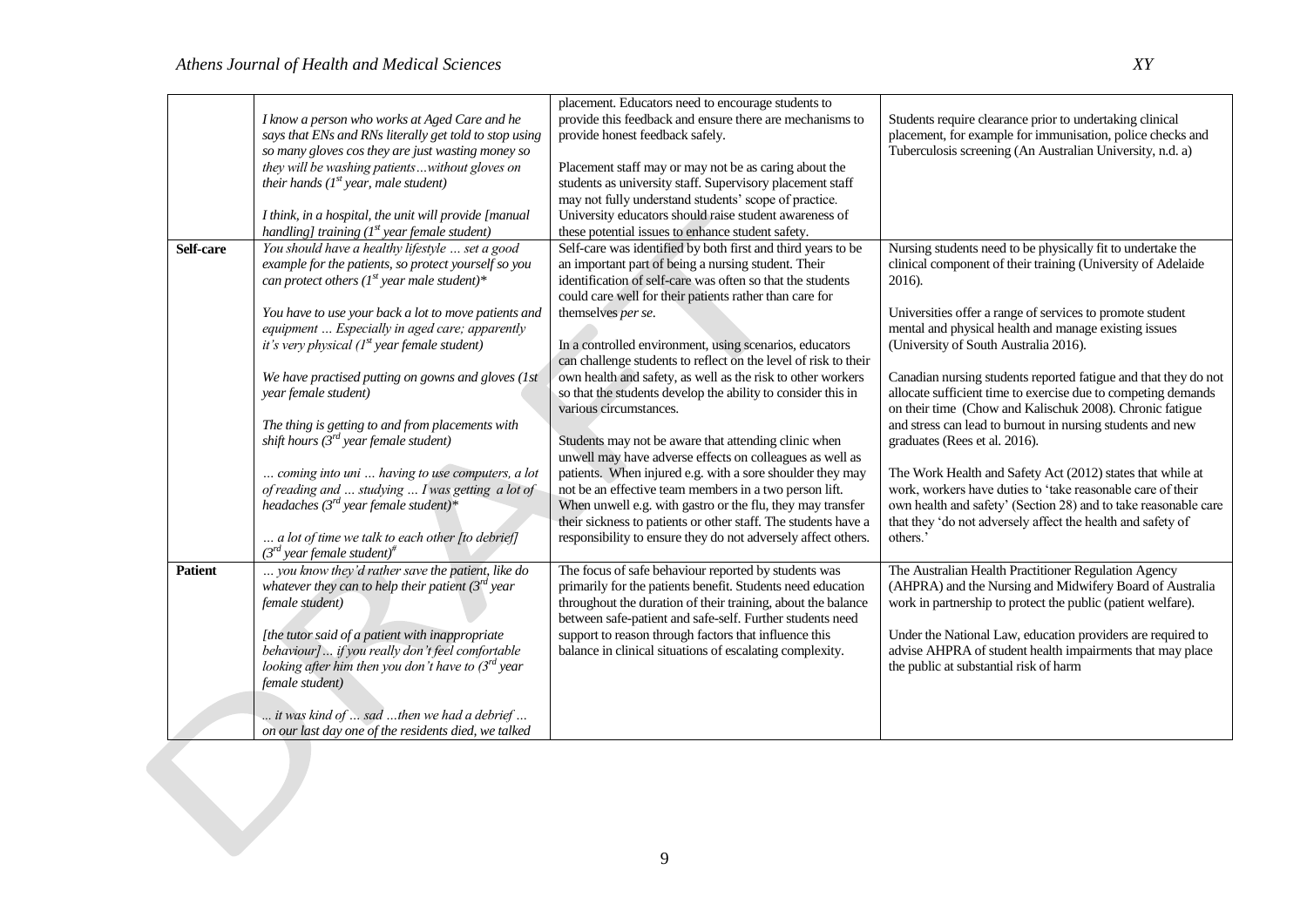|                   | about that for a bit $(3^{rd})$ year female student)                                                                                |                                                                                                                                                                                          |                                                                                                                                                                                                                  |
|-------------------|-------------------------------------------------------------------------------------------------------------------------------------|------------------------------------------------------------------------------------------------------------------------------------------------------------------------------------------|------------------------------------------------------------------------------------------------------------------------------------------------------------------------------------------------------------------|
| <b>Family and</b> | I am worried about contagious diseases we could                                                                                     | Students shared their concerns for their responsibilities to                                                                                                                             | University safety systems incorporate counselling services to                                                                                                                                                    |
| friends           | contract  and pass on to our families( $Ist$ year<br>female student)                                                                | family and friends. Students generally focussed on the<br>health of others, rather than themselves.                                                                                      | support students for both course related matters and personal<br>matters (University of South Australia 2016).                                                                                                   |
|                   | I need to make sure  I don't want put the health<br>of people I know and love at risk $3^{rd}$ year female<br>student) <sup>#</sup> | Students may have caring responsibilities for family in<br>addition to studies. External work places demand on<br>students.                                                              | The Communicable Disease Control Branch of the South<br>Australian Government aims to limit healthcare associated<br>infections, in healthcare facilities and their spread to the<br>community (SA Health 2016). |
|                   | my biggest issue is fatigue  based around<br>family [responsibilities] ( $3^{rd}$ year female student) <sup>#</sup>                 | Students recognise and appreciate support from family and<br>friends, e.g., to provide transport and to debrief about their<br>work. This need for debriefing is backed up by University |                                                                                                                                                                                                                  |
|                   | I was lucky I had male friends that would walk me to<br>placement $(3^{rd}$ year female student)                                    | counselling services.                                                                                                                                                                    |                                                                                                                                                                                                                  |
|                   | a family member of mine had passed away [on                                                                                         |                                                                                                                                                                                          |                                                                                                                                                                                                                  |
|                   | that ward] only a few months ago I found that<br>really quite confronting $3^{rd}$ year female student) <sup>#</sup>                |                                                                                                                                                                                          |                                                                                                                                                                                                                  |
|                   | $Squation$ Dougout and Cusage (2015, 2016)                                                                                          |                                                                                                                                                                                          |                                                                                                                                                                                                                  |

*Source:* Boucaut and Cusack (2015, 2016).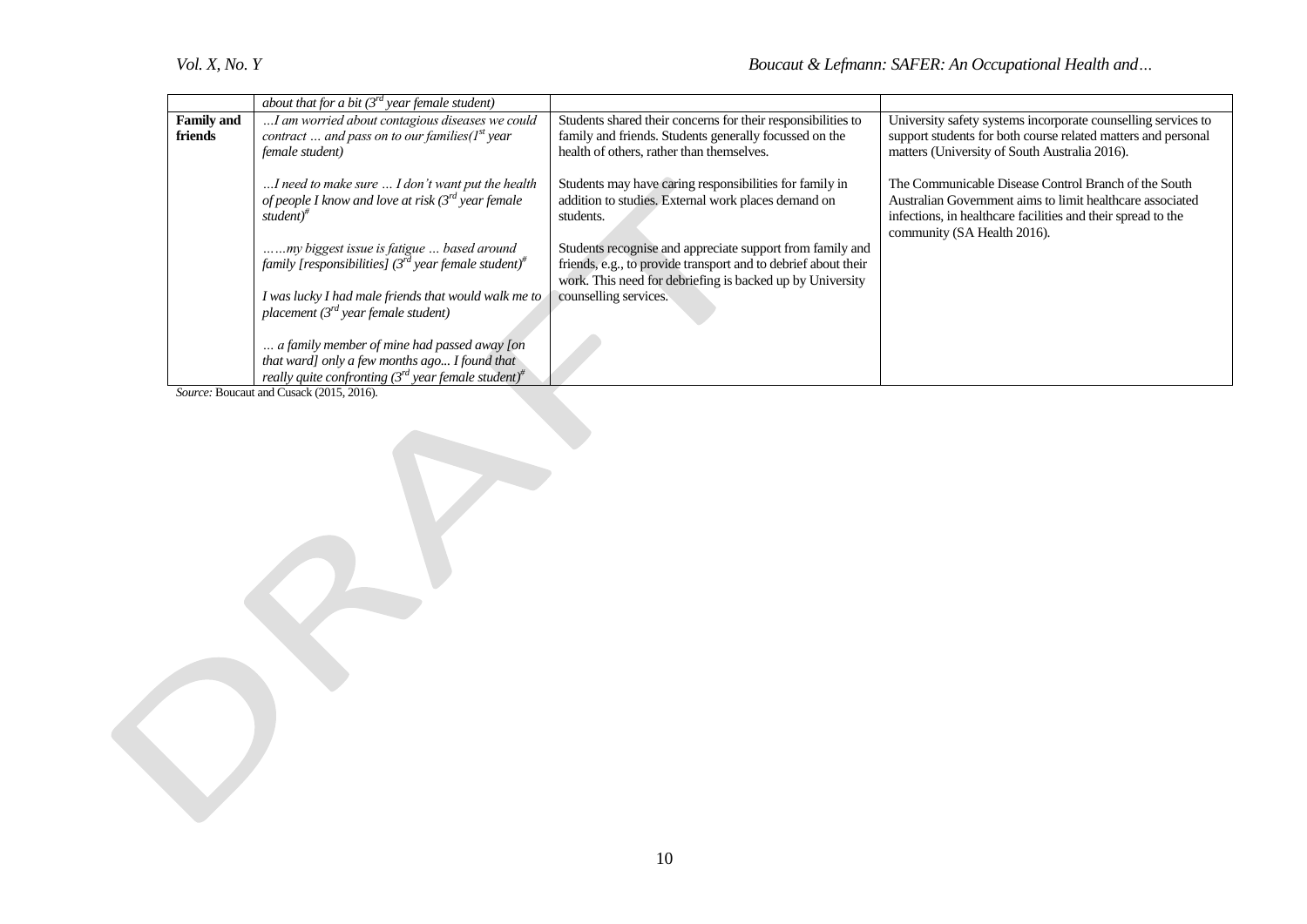#### **Discussion**

# *Risk Management – The SAFER Central Framework Component*

In reference to Figure 2, the central part of the SAFER conceptual framework for teaching nursing students about OHS is the risk management methodology which underpins the OHS legislative approach in Australasia (SAI Global 2009) and in Britain (Health and Safety Executive 2014). Understanding OHS risk management is a route of entry to developing knowledge and awareness about OHS and to acquiring an appreciation of OHS legislation relevant to nurses. Risk management involves four sequential steps: 1) hazard identification; 2) risk assessment; 3) risk control and; 4) evaluation. A starting point for student nurses to understand risk management is knowledge of the main hazards involved in nursing practice (described previously in 'Background') and how to identify hazards. Enabling students to determine the level of risk involved in their activities (O'Keeffe et al. 2020), the ability to decide on appropriate control strategies and subsequently evaluate them is a worthy benchmark to aim for in pre-registration education. Teaching students about risk helps them consider problems of an OHS nature logically to assist their clinical reasoning and increase their self-efficacy. Students can be prompted to realise different ways they probably use this process unconsciously in everyday life. For example, when crossing the road or, in health practice, assisting a patient from sitting to standing. Equipping students with this knowledge provides them with a foundation upon which to make safe decisions throughout their nursing careers.

# *Responsibility and Trust, Legislation and Stakeholders – The SAFER Middle and Outer Framework Components*

The middle and outer components of the SAFER conceptual framework are considered together because while they are separate concepts, they are closely aligned (Figure 2). The middle part enables students to recognise and consider the *'responsibility'* that comes from being a nurse. Its hexagonal shape illustrates the six discrete domains representing both the legislation and five stakeholders who are: self (the student); the patient; the university; the placement; and family and friends. There are responsibilities associated with the legislation and each of the five stakeholders that students need to appreciate, outlined in Table 1.

The outermost component of the conceptual framework is a circle of trust which is fundamental to patient care (Kitson et al. 2013). The circle of trust has perforations (representing permeability and changeability), identifying that levels of trust may vary and trust can be positive but can also be misplaced in certain situations. Students should become aware of issues of trust to enhance self-care, co-worker and patient safety and their own responsibilities to be trustworthy, for example to work safely in teams. The focus group theme showed that students reported *'trust in their colleagues'* as an important concept (shown in Table 1, self-care in relation to debriefing).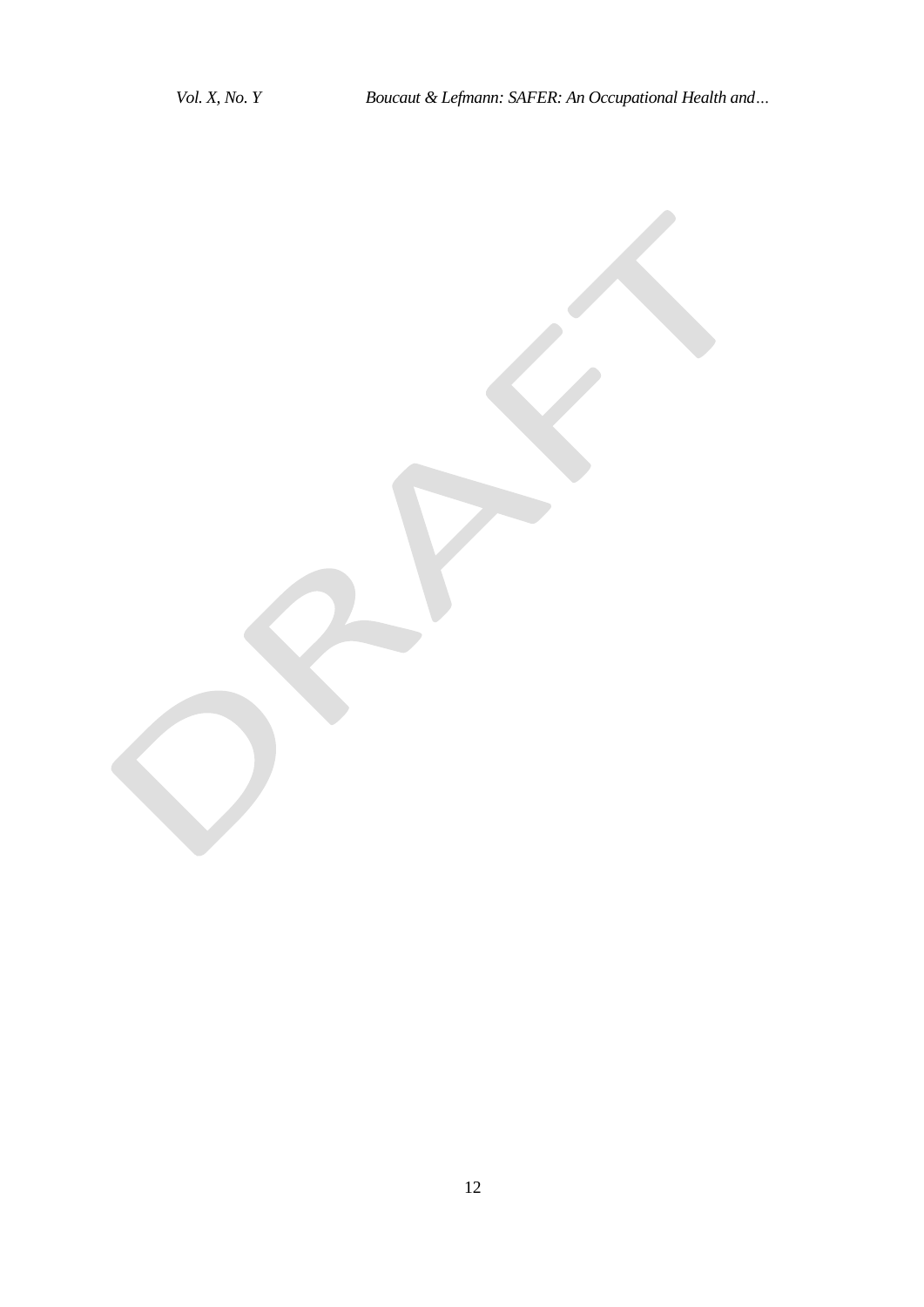### *Levels of Systems Thinking for Safety*

Students can be encouraged to consider OHS in terms of levels of prevention and intervention. The World Health Organisation (2002) encourages people to organise their thoughts on health systems within complex networks into three levels: micro (individual or patient level), meso (healthcare organization and community level) and macro (policy level). Conceiving the healthcare system in this way encourages thinking about the dynamics of the healthcare system and also provides the students with the opportunity to realise that health and safety issues often traverse multiple levels (Makin and Winder 2008). The value in exploring relevant OHS scenarios with students is that they can see the need for solutions to be introduced at more than one level. The conceptual framework (Figure 2) can be used to encourage multifaceted consideration of scenarios in this system levels way of thinking.

Within the focus groups students frequently talked about hazards at the microlevel, like the need for hand-washing, and the meso-level, such as the need for security presence in the emergency department (Boucaut and Cusack 2016). There was much less talk within the focus groups about macro level issues (e.g., legislation). That the majority focused on the micro- and meso-level problems and interventions highlights that students tend to think more narrowly about OHS than at a broader policy level. Given that students have limited experience and technical skills this could be expected. The intention is to direct discussion towards any one, or all, of the three components of the conceptual framework to more comprehensively scaffold their learning. Students can be encouraged to contemplate some OHS challenges and interventions initially in straightforward scenarios with novice students (Benner 1982) progressing to more complex scenarios in concert with the stages of their developing OHS knowledge and their increasing clinical experience.

# *Self-care*

Educators and staff have responsibilities for the OHS of students they supervise. In their paper on accountability and responsibility Scrivener et al. (2011) describe challenges Registered Nurses face, concerning their duty of care, when delegating tasks to students. These staff must ensure their task delegation is appropriate to the student's level of competency and safety. During the focus groups first-year nursing students reported placing substantial trust in their clinical tutors (Boucaut and Cusack 2016). While appropriate in some circumstances, at other times students may need to consider the wisdom of putting all their trust in their superiors, in relation to self-care. Educators have an inherent responsibility to prepare students to have heightened awareness of situations that may adversely affect the students' own OHS. It is valuable for students to also recognise that responsibility for their own self-care may not be others' priority and reliably implemented, especially given the complexity of patient care. Even when students become aware of situations where their safety may be compromised they may face difficulty voicing concerns about their own safety. Reasons for this include: not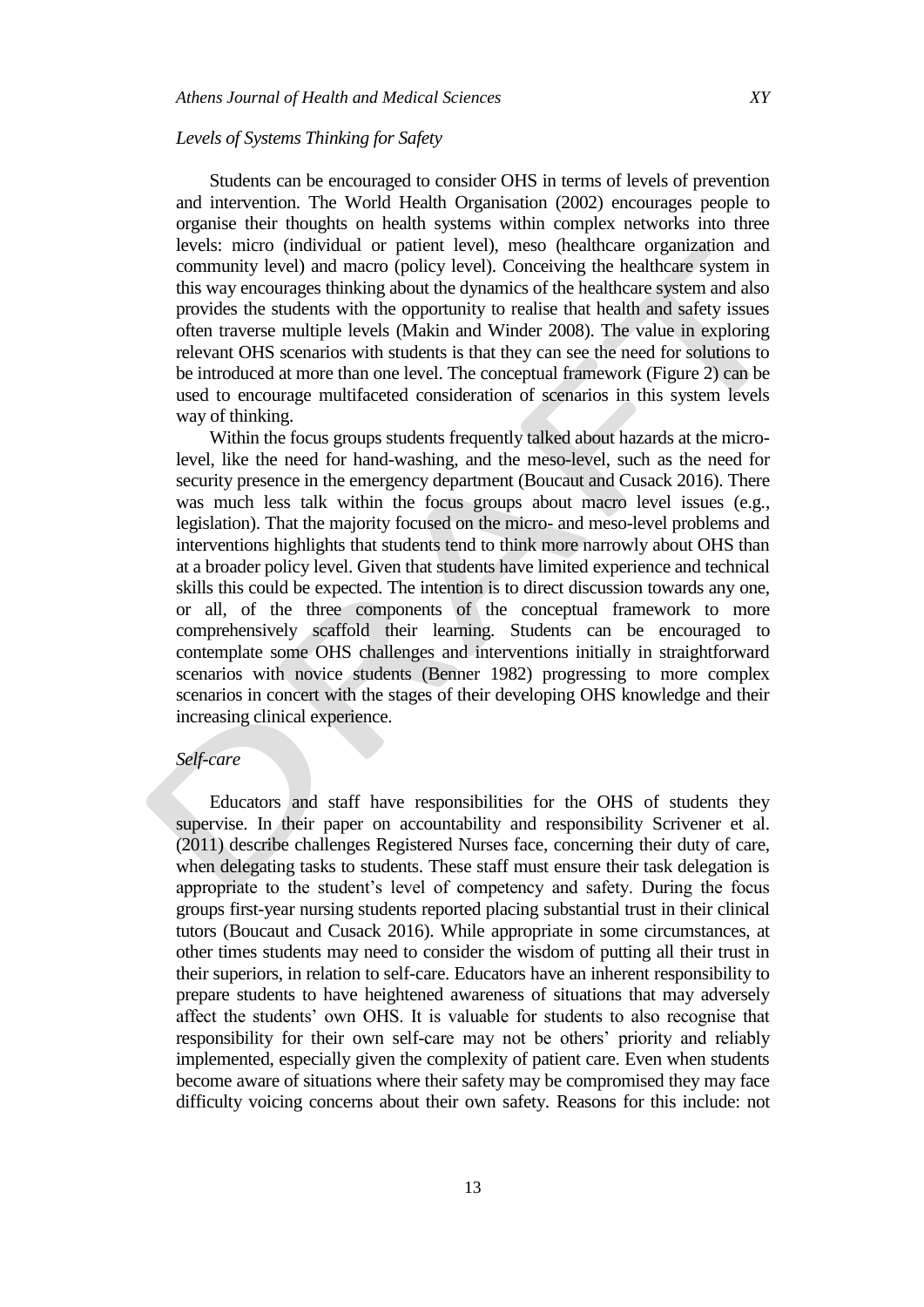knowing the boundaries to their scope of practice, the authority gradient within the work environment, and the duality of managing self-care and patient-care in a complex and dynamic setting. Having conversations with students about the challenges student nurses may face to their own safety at work is a vital role for educators.

### *Flexibility of the SAFER Conceptual Framework*

The SAFER conceptual framework is a resource for student reflection on practice. It may also assist educators who are less acquainted with OHS to begin to develop curricula.

The 'responsibility' aspect of the framework could be adapted to suit the enduser, depending on the student activity. The hexagon of stakeholders and legislation can be tailored to reflect the stakeholders associated with different student groups. For example, the 'placement' element could be deleted for those students who do not undertake clinical placements. There is also the capacity to include additional elements or stakeholders if needed.

### **Limitations**

Although the SAFER conceptual framework is modelled on themes arising from a pilot study with two focus groups of Australian nursing students (Boucaut and Cusack 2015, 2016), it is arguably a helpful educational resource to facilitate structured discussions with students about OHS. The framework has initial face validity and has provided a helpful basis for discussion between the authors and students in nursing and physiotherapy, each being health care groups where both students and professionals are at high risk of OHS issues (Kneafsey et al. 2012). In the future, the SAFER framework should be evaluated more broadly by those with OHS clinical education expertise to confirm its face and content validity and to determine its usefulness for wider acceptance.

## **Conclusion**

An OHS teaching resource has been developed - the SAFER conceptual framework - that incorporates the concepts of knowledge of OHS risk management, responsibility and trust. The concepts relate to themes identified within previous nursing student focus groups. The SAFER conceptual framework provides a useful starting point for students to learn about OHS. The framework reinforces that a risk management approach is fundamental to every student learning about OHS; and by considering other components around the students' professional responsibilities and the inherent trust issues therein, we can broaden students thinking about OHS from early stages in their training.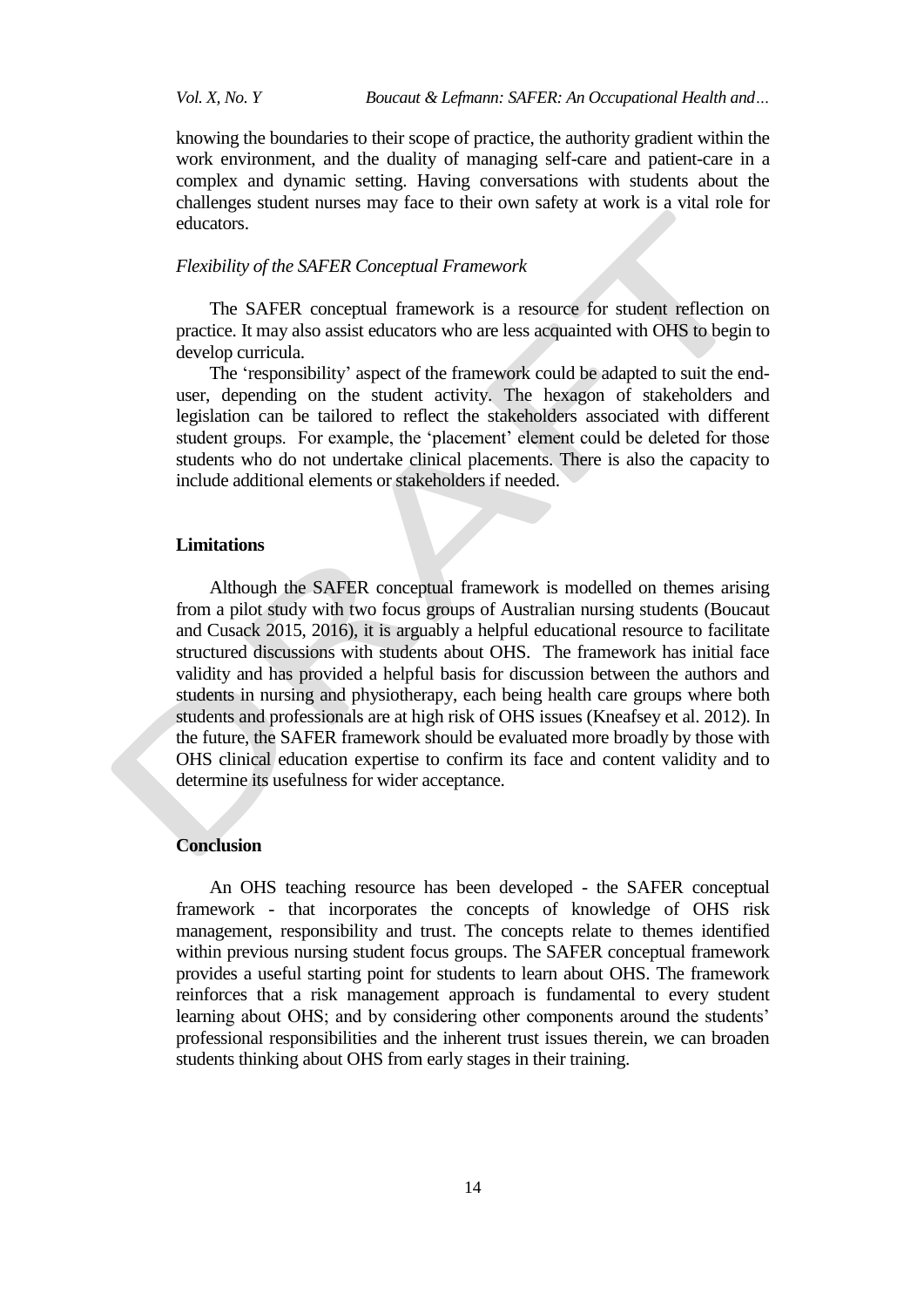# **References**

- Anaf S, Drummond C, Sheppard L (2007) Combining case study research and systems theory as a heuristic model. *Qualitative Health Research* 17(10): 1309–1315.
- Beitat K, Bentele G, Iedema R (2013) Trust after medical incidents. In CN Candlin, J Crichton (eds.), *Discourses of trust*, 70–85. New York: Palgrave Macmillan.
- Benner P (1982) From novice to expert. *American Journal of Nursing* 82(3): 402–407.
- Boucaut R, Cusack L (2015) What do nursing students have to say about occupational health and safety as university undergraduates? *Athens Journal of Health* 2(4): 271– 282.
- Boucaut R, Cusack L (2016) 'Sometimes your safety goes a bit by the wayside'… exploring occupational health and safety (OHS) with student nurses. *Nurse Education in Practice* 20(Sep): 93–98.
- Boucaut R, Knobben L (2020) [Occupational](http://researchoutputs.unisa.edu.au/11541.2/141901) health and safety incidents at a university school of nursing: a [retrospective,](http://researchoutputs.unisa.edu.au/11541.2/141901) descriptive appraisal. *Nurse Education in Practice* [44\(Mar\):](http://researchoutputs.unisa.edu.au/11541.2/141901) 1–8.
- Candlin CN, Crichton J (2013) From ontology to methodology: exploring the discursive landscape of trust. In CN Candlin, J Crichton (eds.), *Discourses of Trust*, 1–18. New York: Palgrave Macmillan.
- Carter M (2009) Trust, power, and vulnerability: a discourse on helping in nursing. *Nursing Clinics of North America* 44(4): 393–405.
- [Clouder L, Adefila A \(2017\)](https://www.sciencedirect.com/science/article/pii/S0003687018307555#bbib10) Empowerment of physiotherapy students on placement: the interplay between autonomy, risk, and responsibility. *Physiotherapy Theory and Practice* 33(11): 859–868.
- Cooper B, Curzio J (2012) Peer bullying in a pre-registration student nursing population. *Nurse Education Today* 32(8): 939–944.
- de Villiers T, Mayers PM, Khalil D (2014) Pre-registration nursing students' perceptions and experiences of violence in a nursing education institution in South Africa. *Nurse Education in Practice* 14(6): 666–673.
- Dinç L, Gastmans C (2012) Trust and trustworthiness in nursing: an argument-based literature review. *Nursing Inquiry* 19(3): 223–237.
- Driscoll T (2008) *Occupational exposures of Australian nurses*. Australia: Australian Government, Commonwealth of Australia in ACT.
- Feo R, Conroy T, Alderman J, Kitson A (2016) Engaging patients and keeping them safe. In J Crisp, C Rebeiro, D Waters (eds.), *Potter & Perry's Fundamentals of Nursing*, 5<sup>th</sup> Edition, 30-44. Chatswood: Elsevier Australia.
- Gibbons C (2010) Stress, coping and burn-out in nursing students. *International Journal of Nursing Studies* 47(10): 1299–1309.
- Hambridge K, Nichols A, Endacott R (2016) The impact of sharps injuries on student nurses: a systematic review. *British Journal of Nursing* 25(19): 1064–1071.
- Health and Safety Executive (2014) Risk assessment: a brief guide to controlling risks in the workplace. UK: Health and Safety Executive.
- Hewett DG, Watson BM, Gallois C (2013) Trust, distrust, and communication accommodation among hospital doctors. In CN Candlin, J Crichton (eds.), *Discourses of Trust*, 36–51. New York: Palgrave Macmillan.
- International Council of Nurses ICN (2017) OHS position statement. Geneva, Switzerland: ICN.
- Kitson A, Conroy T, Kuluski K, Locock L, Lyons R (2013). *Reclaiming and redefining the fundamentals of care: nursing's response to meeting patients' basic human needs*. Technical Report. Adelaide, South Australia: University of Adelaide.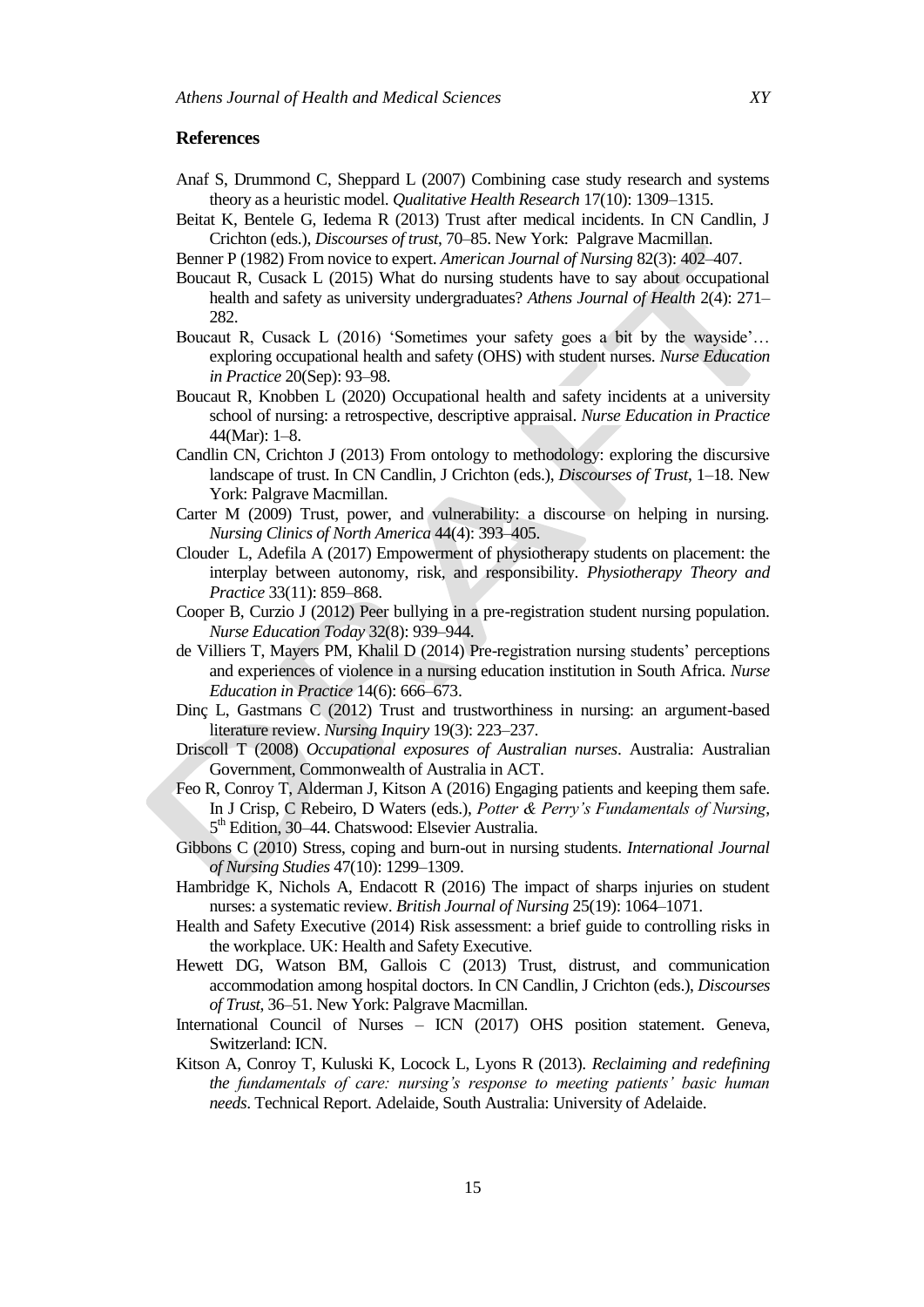- Kneafsey R, Ramsay J, Edwards H, Callaghan H (2012) An exploration of undergraduate nursing and physiotherapy students' views regarding education for patient handling. *Journal of Clinical Nursing* 21(Dec): 3493–3503.
- Loftin C, Newman SD, Dumas BP, Gilden G, Bond ML (2012). Perceived barriers to success for minority nursing students: an integrative review. *ISRN Nursing* (Article 19): 806543.
- Makin AC, Winder C (2008) A new conceptual framework to improve the application of occupational health and safety management systems. *Safety Science* 46(6): 935–948.
- Materne M, Henderson A, Eaton E (2017) Building workplace social capital: a longitudinal study of student nurses' clinical placement experiences. *Nurse Education in Practice* 26(Sep): 109–114.
- Menzel N, Feng D, Doolen J (2016) Low back pain in student nurses: literature review and prospective cohort study. *International Journal of Nursing Education Scholarship* 13(1): 19–25.
- Miles M, Hubermann A (1994) *Qualitative data analysis: an expanded sourcebook*. 2nd Edition. Thousand Oaks, California: SAGE Publications.
- National Institute of Occupational Safety and Health NIOSH (2014) *Workplace safety and health topics, industries & occupations, healthcare*. USA: NIOSH.
- Nayar S, Stanley M (2014) *Qualitative research methodologies for occupational science and therapy*. Hoboken: Taylor and Francis.
- Nursing and Midwifery Board of Australia (2010) *The code of professional conduct for nurses in Australia*. Melbourne: Nursing and Midwifery Board of Australia.
- O'Keeffe V, Boyd C, Phillips C, Oppert M (2020) Creating safety in care: student nurses' perspectives. *Applied Ergonomics* 90(Jan): 103248.
- Olvera Alvarez HA, Provencio-Vasquez E, Slavich GM, Laurent JG, Browning M, McKee-Lopez G, et al. (2019) Stress and health in nursing students. *Nursing Research* 68(6): 453–463.
- Perry C, Henderson A, Grealish L (2018) The behaviours of nurses that increase student accountability for learning in clinical practice: an integrative review. *Nurse Education Today* 65(Jun): 177–186.
- Rahiman F, Chikte U, Hughes GD (2018) Nursing students' knowledge, attitude and practices of infection prevention and control guidelines at a tertiary institution in the Western Cape: a cross sectional study. *Nurse Education Today* 69(Oct): 20–25.
- Rella S, Winwood PC, LushingtonK (2009) When does nursing burnout begin? An investigation of the fatigue experience of Australian nursing students. *Journal of Nursing Management* 17(7): 886–897.
- Safe Work Australia (2011) *Model code of practice - Work health and safety consultation, co-operation and co-ordination*. Australia: Safe Work Australia.
- Safe Work Australia (2012) *Australian work health and safety strategy 2012-2022*. Australia: Safe Work Australia.
- SAI Global (2009) *AS/NZS ISO 31000:2009, Risk management - Principles and guidelines*. Sydney: Standards Australia.
- Scrivener R, Hand T, Hooper R (2011) Accountability and responsibility: principle of nursing practice B. *Nursing Standard* 25(29): 35–36.
- Seale C, Silverman D (1997) Ensuring rigour in qualitative research. *European Journal of Public Health* 7(4): 379–384.
- Thomas LMB (2020) Nursing faculty experiences with students' needlestick injuries. *Nurse Educator* 45(6): 307–311.
- Wåhlin C, Kvarnström S, Öhrn A, Nilsing Strid E (2018) Patient and healthcare worker safety risks and injuries: Learning from incident reporting. *European Journal of Physiotherapy* 22(1): 44–50.